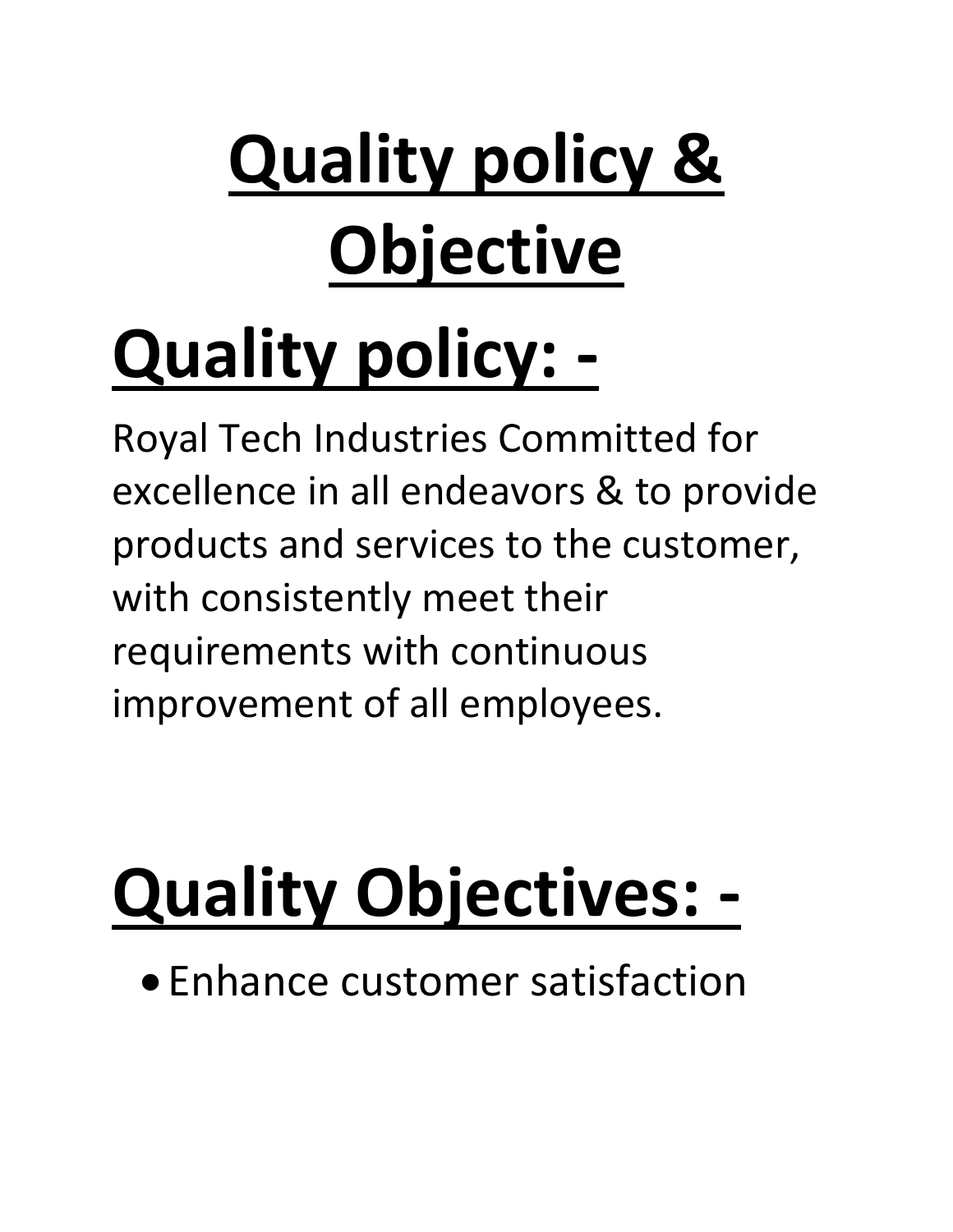- To reduce non-conforming products.
- To improve productivity.
- On time Delivery.
- Regular updating of manufacturing & operational technology.

# **OUR VISION**

Royal Tech Industries team is continuously developing improving manufacturing & Technological upgradation to ensure the highest possible level of to achieve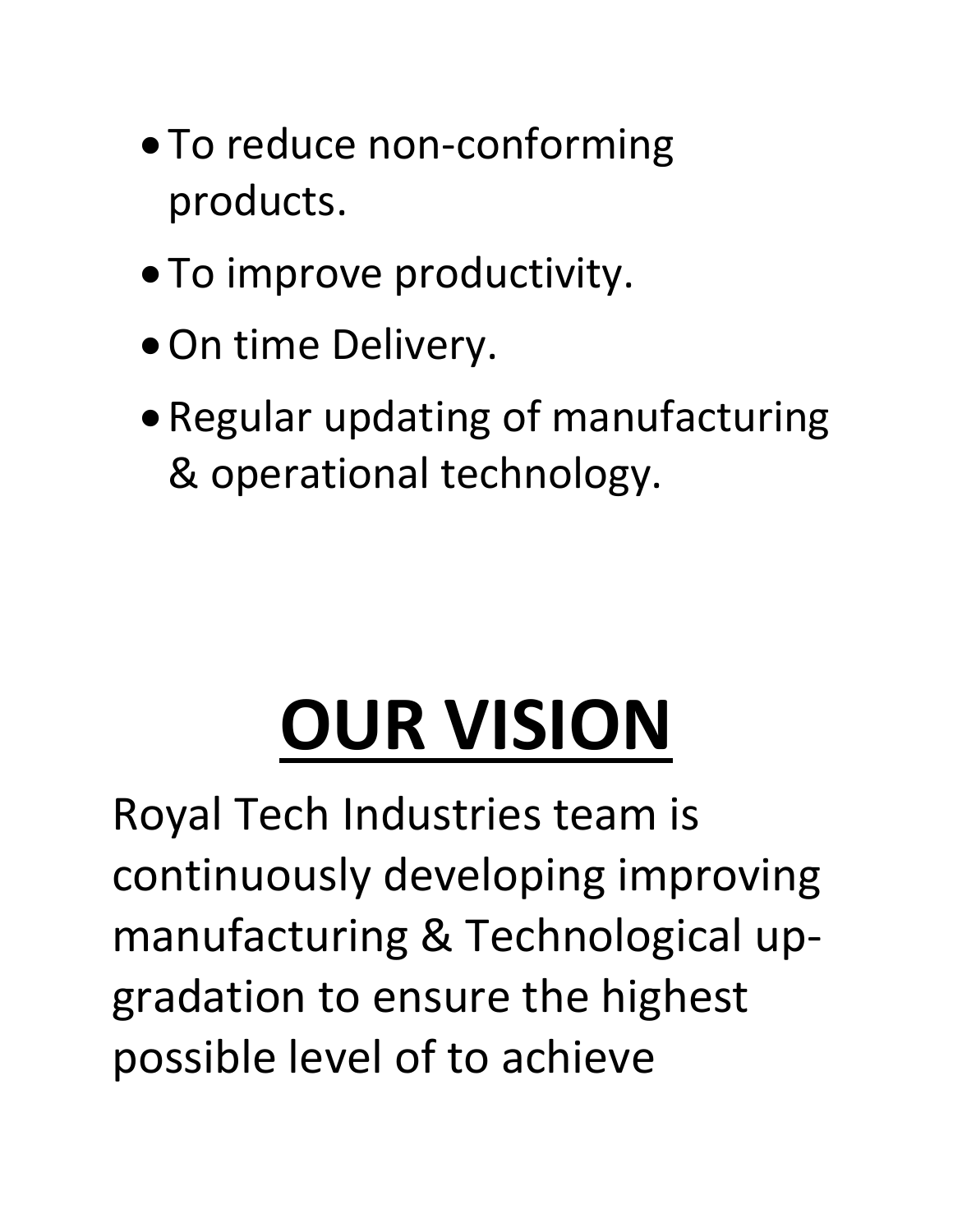customer satisfaction by providing value added services & employee satisfaction.

# **OUR MISSION**

Engage every level of the organization to achieve highest quality by following a path of continual improvement.

## **PLANT LOCATION**

Bharat Industries Plot no. 112-9B/1 Sainik Colony Industrial Area,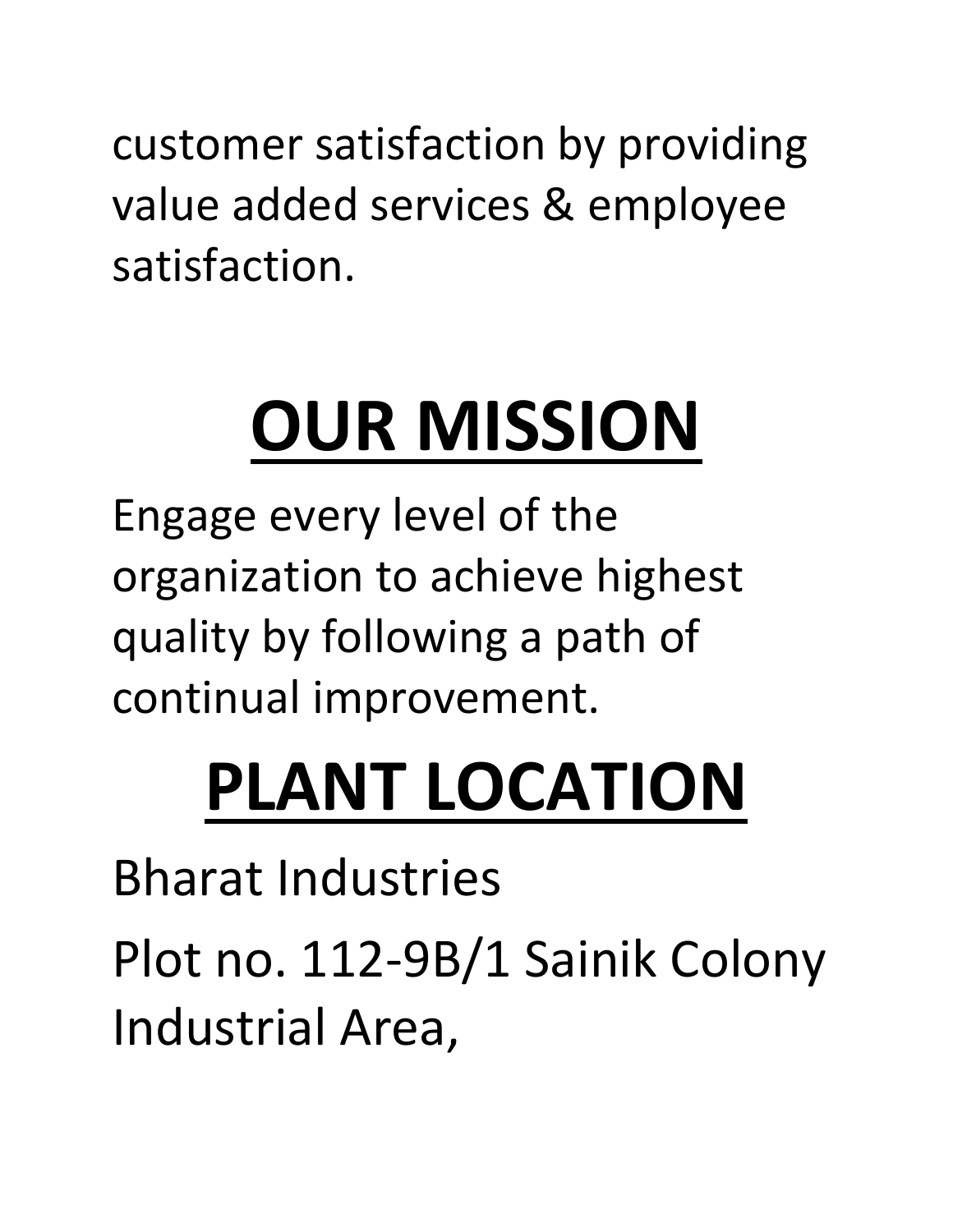Hissar Bhiwani Link Road ROHTAK-124001, HARYANA M.No-9416052484,9812793193 Mail ID: bharatindrtk@rediffmail.coms Royal Tech Industries Plot no. 8 I.D.C Hissar Road ROHTAK-124001, HARYANA M.No: 9416052484,9812793193 Mail ID: sales@royaltechind.com

#### **DIRECTOR MESSAGE**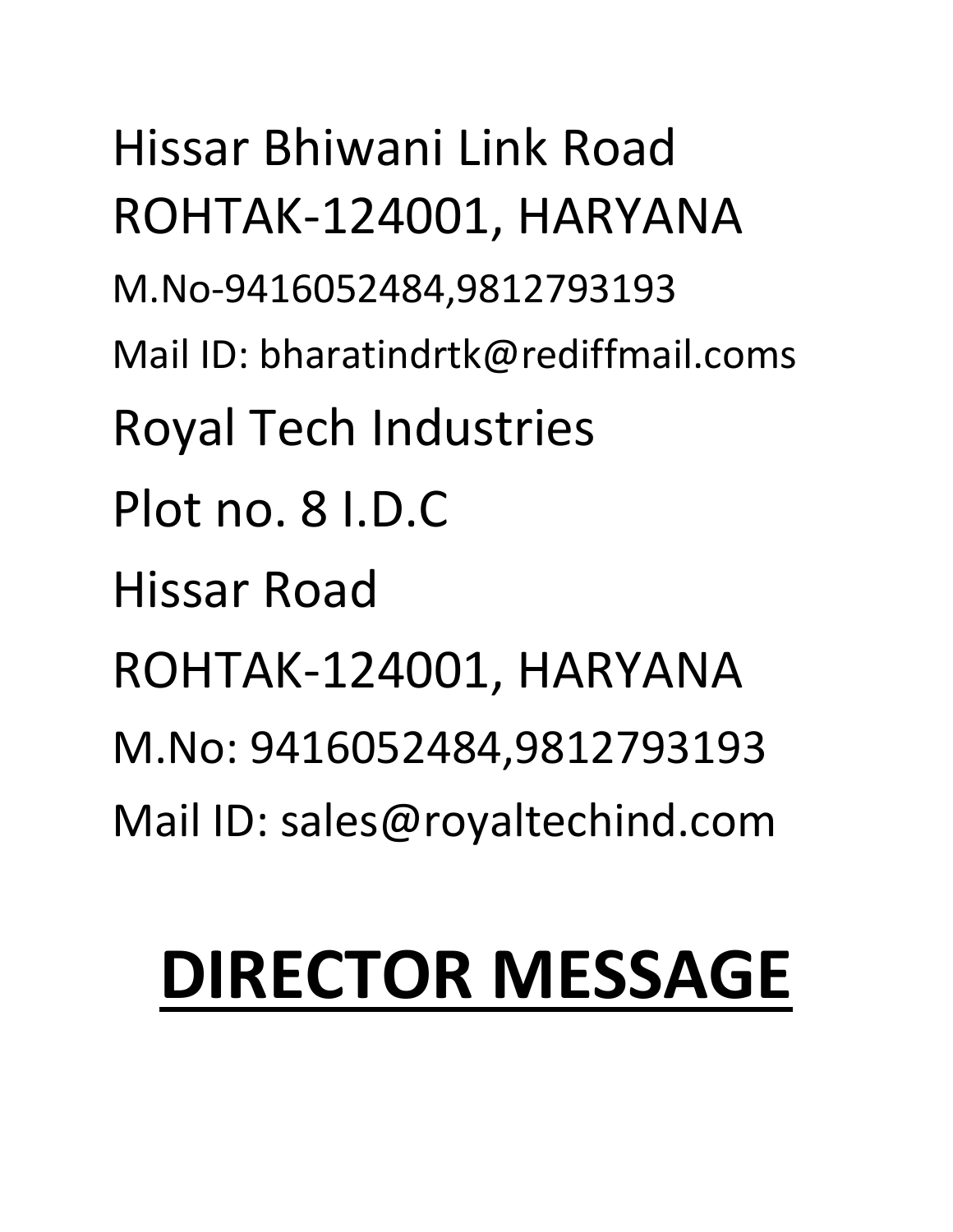#### We are pleased to introduce ROYAL TECH INDUSTRIES as manufacturer of

fasteners & turned Automotive components since 1996. The company is an ISO 9001:2015 Certified in area of 8000 sq. yards. Today, Indian Auto components Industries not only needs professional approach, Quality and cost effectiveness but also need advanced technology to serve new generation machine and vehicle ahead. There exists an enormous challenge of being able to access technology without loosing control of existing operation of the company. The ability to commit investment for the expanding capacity is going to be an important determinant to maintain The national & international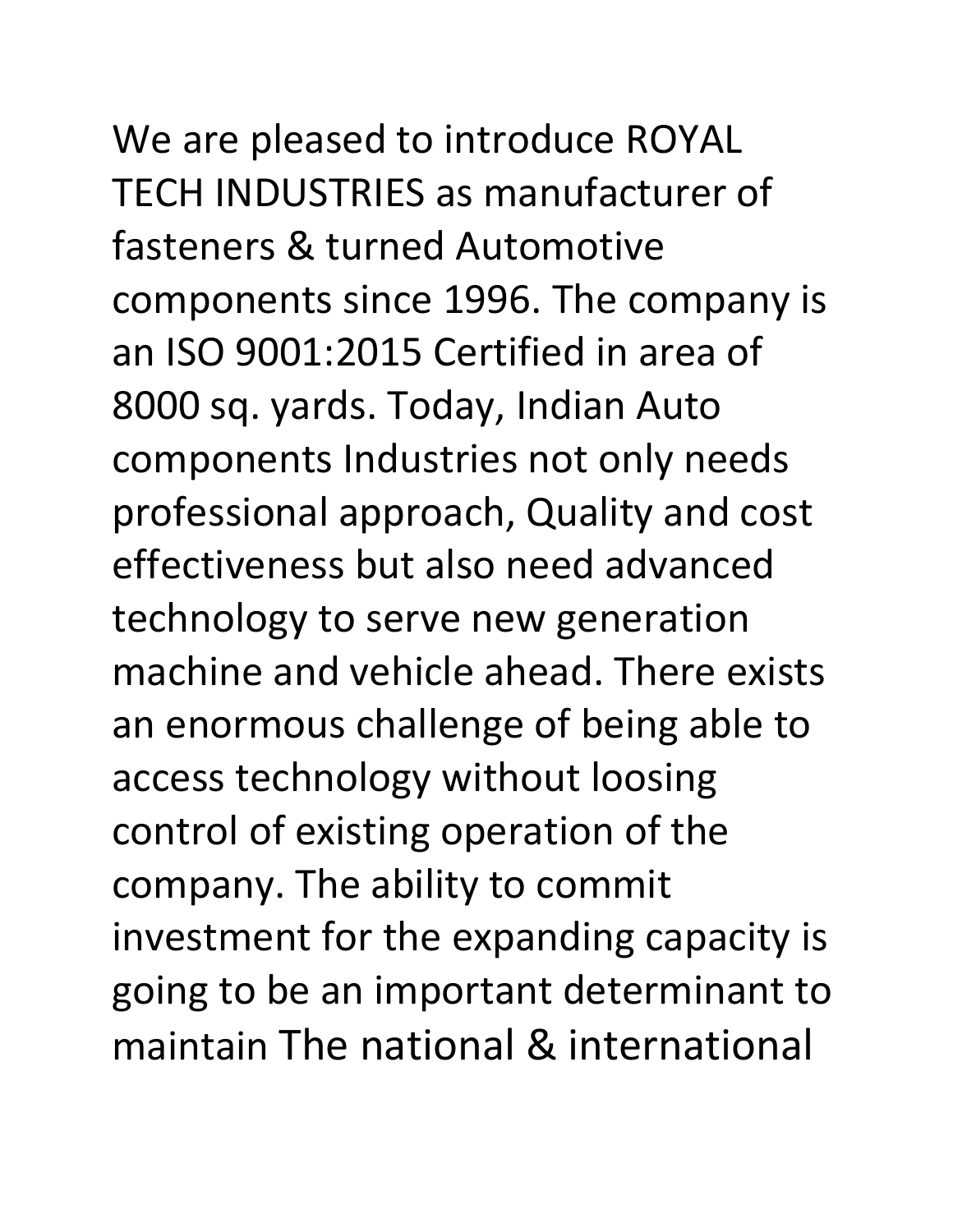standard, which will surely convince you of our performance. We look forward to your co-operation and a long term business association for your existing and proposed new quote components.

Thanking you

Bharat Bhushan (Managing Director)